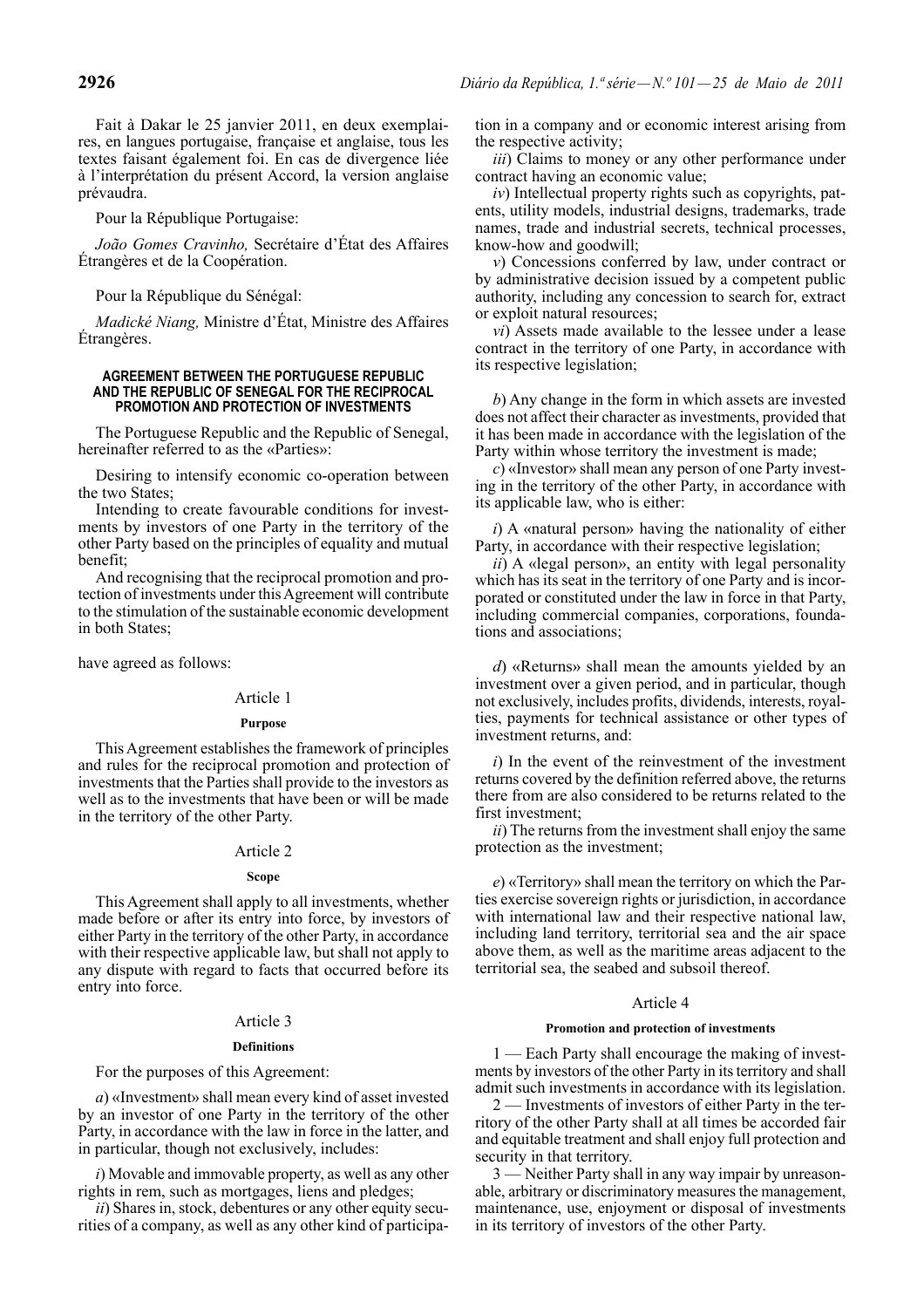# Article 5

### **National treatment**

Neither Party shall in its territory subject the investors of the other Party, as regards the establishment, acquisition, expansion, management, enjoyment, use, maintenance and disposal of their investments, to treatment less favourable than that which it accords to its own investors and their investments.

# Article 6

# **Most -favoured -nation treatment**

1 — Neither Party shall in its territory subject the investors of the other Party, as regards the establishment, acquisition, expansion, management, enjoyment, maintenance, use or disposal of their investments, to treatment less favourable than that which it accords to the investors and their investments of any third State.

2 — The most -favoured -nation clause also applies to the rules governing the settlement of disputes.

### Article 7

#### **Exceptions to the national treatment as well as to the most -favoured -nation clause**

1 — The provisions of articles 5 and 6 shall not be construed so as to oblige one Party to extend to the investors of the other Party the benefit of any treatment, preference or privilege which may result from:

*a*) Any existing or future free trade area, customs union, common market, monetary union or other similar international agreements which include other forms of economic co -operation, to which either of the Parties is or may become a party;

*b*) Bilateral or multilateral agreements of a regional nature or not, relating wholly or mainly to taxation, namely those which aim to avoid double taxation.

2 — The Parties consider that the provisions of this Article do not affect the right of either Party to apply the relevant provisions of their tax law which distinguish between taxpayers who are not in the same situation with regard to their place of residence or with regard to the place where their capital is invested.

#### Article 8

### **Application of other rules**

1 — If the provisions of law of either Party or obligations under international law, contain rules, whether general or specific, entitling investments made by investors of the other Party to a treatment more favourable than that provided for by this Agreement, such rules shall prevail over this Agreement.

2 — Each Party shall observe any other obligations undertaken with regard to investments made in its territory by investors of the other Party and which are not included in this Agreement.

### Article 9

#### **Expropriation**

1 — Investments made by investors of either Party in the territory of the other Party shall not be expropriated, nationalised or subjected to any other measure tantamount to expropriation or nationalisation (hereinafter referred to as «expropriation») except for a public purpose, on a non- -discriminatory basis, in accordance with the applicable law and against prompt and fair compensation.

2 — The compensation referred to in the preceding paragraph shall amount to the market value of the expropriated investment immediately before the expropriation or before the impending expropriation became public knowledge, whichever is the earlier, and taking into account the following:

*a*) The market value shall be determined in accordance with generally accepted valuation principles;

*b*) The compensation shall include interest at the six- -month Euribor rate from the date of expropriation until the date of the final payment;

*c*) The compensation provided for in this Article shall be made without delay, be effectively realizable and be freely transferable into a convertible currency at the rate of exchange applicable on the date of transfer in the Party within whose territory the investment is made.

3 — Any investor whose investment has been expropriated shall have a right, under the law of the Party making the expropriation, to prompt review, by a judicial or other competent authority of that Party, of his or its case and of the valuation of his or its investment in accordance with the principles set out in this article.

#### Article 10

# **Compensation for losses**

1 — Investors of one Party whose investments suffer losses in the territory of the other Party owing to war or other armed conflict, revolution, a state of national emergency or other similar events under international law shall be accorded by the latter Party treatment, as regards restitution, compensation, indemnification or other relevant factors, no less favourable than that which the latter Party accords to investments of its own investors or to those of investors of any third State, whichever is more favourable.

2 — Without prejudice to paragraph 1 of this article, investors of one Party who in any of the situations referred to in that paragraph suffer losses in the territory of the other Party resulting from the requisitioning or destruction of their property by its authorities, which were not caused in combat action or were not required by the necessity of the situation, shall be accorded by that Party restitution, compensation, indemnification or other forms of reparation on conditions no less favourable than those it accords to its own investors or to the investors of any third State.

3 — The payments provided for in this article shall be freely and without delay transferable into a convertible currency at the rate of exchange applicable on the date of transfer in the Party within whose territory the investment is made.

4 — In the case of the restitution of a movable asset, it should be made within a reasonable period of time at the end of which compensation shall be paid pursuant to the preceding paragraph.

### Article 11

### **Transfers**

1 — Each Party shall, subject to its applicable law, guarantee to investors of the other Party the free transfer of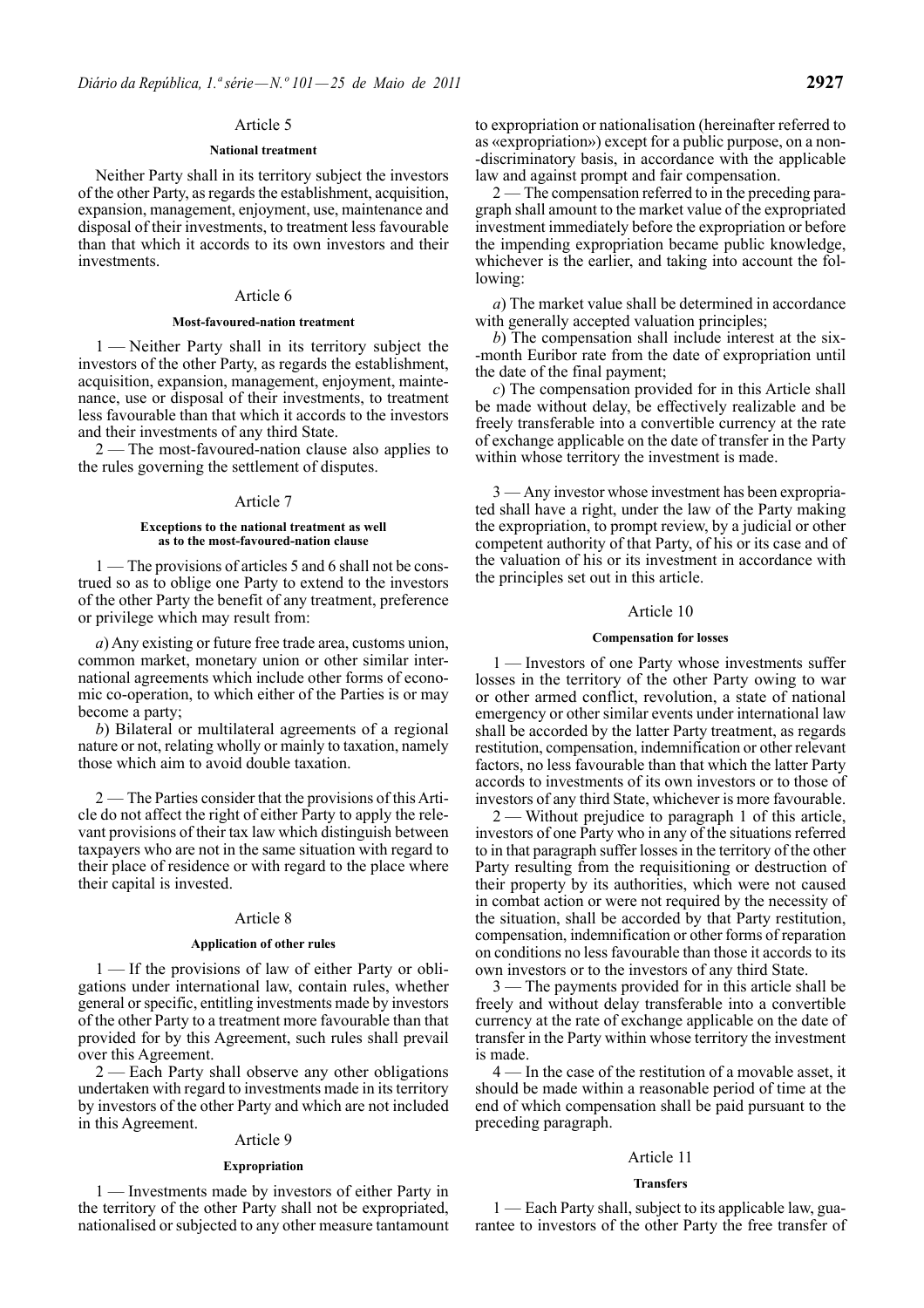payments related to their investments, in particular, though not exclusively:

*a*) Initial capital and additional amounts necessary to maintain or increase the investments;

*b*) The returns defined in article 3, *d*), of this Agreement;

*c*) The amounts necessary for the loan servicing, repayment and amortization considered by both Parties as investments:

*d*) Proceeds from total or partial liquidation or sale of the investment;

*e*) Compensation or other payments referred to in articles 9 and 10 of this Agreement;

*f*) Any initial payments made on behalf of the investor under article 12 of this Agreement;

*g*) The salaries earned by foreign workers dully authorised to work, in connection with the investment in the territory of the other Party.

2— The transfers provided for in this article shall be made without delay, into a convertible currency at the rate of exchange applicable on the date of transfer in the Party within whose territory the investment is made.

3 — For the purposes of this Article, a transfer shall be deemed to be done «without delay» when it is made within the time limit normally necessary to accomplish the indispensable formalities, but in no case shall it exceed 30 days from the date the transfer request is made.

4 — If the transfer is not made within the time limit specified in the preceding paragraph, the defaulting Party shall pay interest at the commercial rate normally applicable in the territory of the Party where the investment is made, without prejudice to the right to use the dispute settlement mechanisms established in this Agreement.

5 — For the purposes of this article, and concerning the Portuguese Republic, the applicable law includes any measures adopted by the European Union on the matter.

# Article 12

### **Subrogation**

If one Party or its designated agency makes a payment under an indemnity given in respect of an investment made by one of its investors in the territory of the other Party, it is entitled to exercise such rights and enforce such claims by virtue of subrogation, to the same extent as the original investor.

# Article 13

#### **Settlement of disputes between the Parties**

- Disputes between the Parties concerning the interpretation and application of this Agreement shall, as far as possible, be settled by negotiations through the diplomatic channel.

2 — If the dispute cannot be settled within six months from the beginning of negotiations, it shall at the request in writing of either Party, through the diplomatic channel, be submitted to an ad hoc arbitration tribunal and shall be constituted as follows.

3 — The arbitration tribunal shall consist of three arbitrators who shall be appointed as follows:

*a*) Within two months of the receipt of the written request for arbitration, each Party shall appoint one arbitrator;

*b*) Within one month of their appointment, these two arbitrators shall jointly select a national of a third State with whom both Parties maintain diplomatic relations who will act as chairman of the arbitration tribunal.

4 — If within the periods specified in paragraph 3 of this article the necessary appointments have not been made, either Party may, in the absence of any other agreement, invite the President of the International Court of Justice to make those appointments.

5 — If the President is prevented from carrying out the said function or if he is a national of either Party, the Vice -President of the Court shall be invited to make the necessary appointments.

6 — If the Vice -President is equally prevented from carrying out the said function or if he is a national of either Party, the member of the Court next in seniority who is not prevented from discharging the said function and is not a national of either Party shall be invited to make the necessary appointments.

7 — The arbitration tribunal shall determine its own rules of procedure.

8 — The arbitration tribunal shall decide on the basis of the provisions of this Agreement as well as of the applicable international law.

9 — The arbitration tribunal shall decide by a majority of votes and its decisions shall be final and binding on both Parties.

10 — In case of disagreement as to the meaning and scope of the decision, the tribunal shall interpret it at the request of either Party.

11 — Each Party shall bear the cost of its own arbitrator and of its representation in the arbitral proceedings.

12 — The cost of the chairman and the remaining costs shall be borne in equal parts by both Parties.

13 — The tribunal may decide on a different distribution of the costs.

# Article 14

#### **Settlement of disputes between a Party and an investor of the other Party**

1 — Any dispute which may arise between an investor of one Party and the other Party concerning an investment made by the former in the territory of the latter shall, as far as possible, be settled amicably.

2 — If such dispute cannot be settled in accordance with paragraph 1 of this article within a period of six months from the beginning of the negotiations, the investor may submit the dispute to:

*a*) The competent courts of the Party within whose territory the investment is been made; or

*b*) The International Centre for the Settlement of Investment Disputes (ICSID) for the settlement by conciliation or arbitration under the Convention on the Settlement of Investments Disputes between States and Nationals of other States, opened for signature at Washington DC on 18 March 1965; or

*c*) An ad hoc arbitration tribunal appointed by a special agreement between the Parties or established under the Arbitration Rules of the United Nations Commission on International Trade Law (UNCITRAL); or

*d*) Any other arbitration institution, or in accordance with any other arbitration rules, provided that the State which is a party to the dispute does not raise an objection to it.